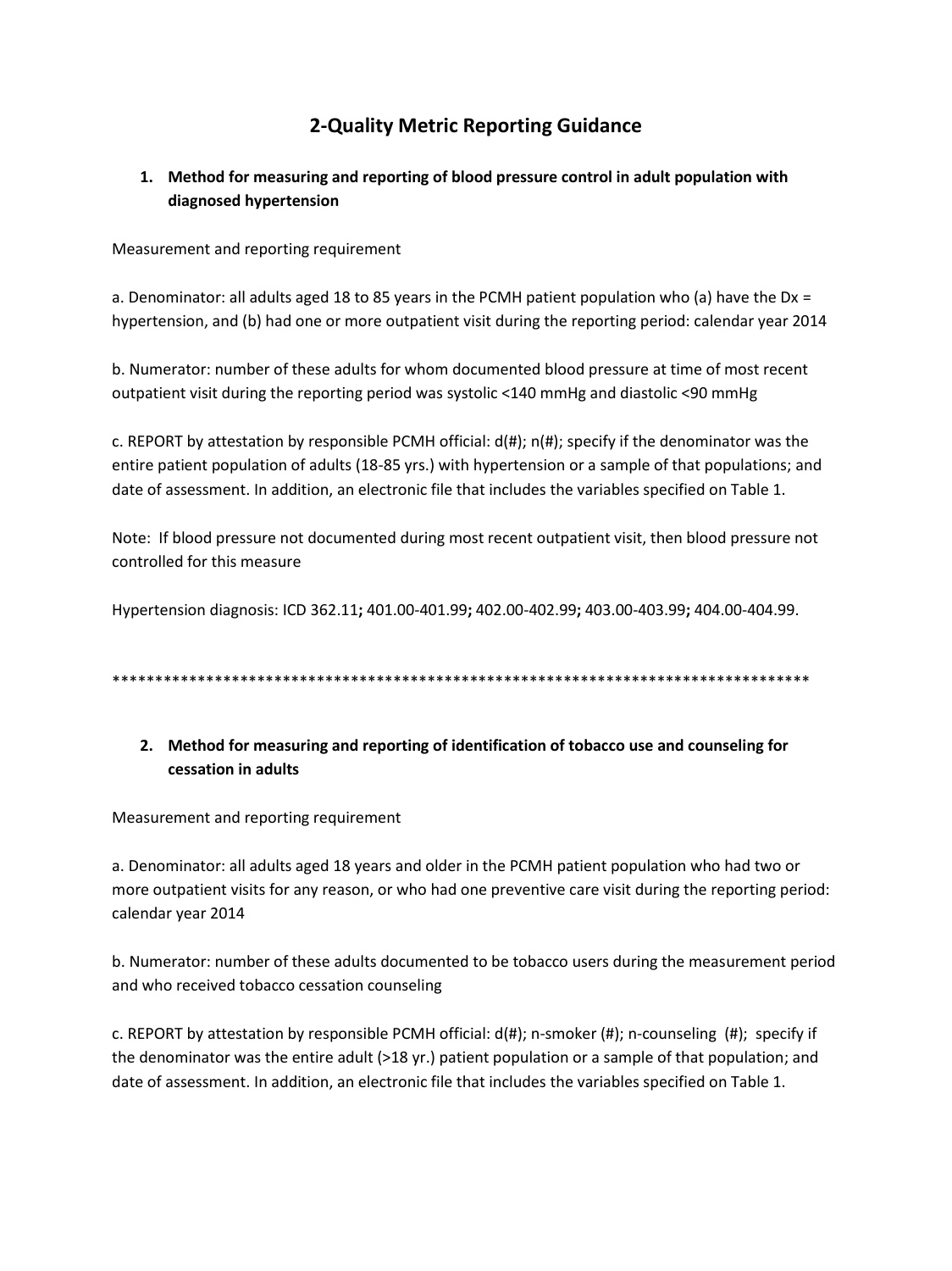#### 3. Method for measuring and reporting of inadequate A1C control in adults with diagnosed diabetes

Measurement and reporting requirement

a. Denominator: all adults aged 18 to 75 years in the PCMH patient population who (a) have the Dx = diabetes mellitus (type 1 or type 2), and (b) had one or more outpatient visit during the reporting period: calendar year 2014

b. Numerator: number of these adults for whom the most recent documented A1C during the reporting period was  $> 9.0\%$ 

c. REPORT by attestation by responsible PCMH official:  $d(\#)$ ;  $n(\#)$ ; specify if the denominator was the entire patient population of adults (18-75 yrs.) with diabetes or a sample of that population; and date of assessment. In addition, an electronic file that includes the variables specified in Table 1.

Note: If A1C not documented during the measurement period, then AIC not controlled for this measure

Diabetes diagnosis: ICD 249.00-249.99; 250.00-250.99.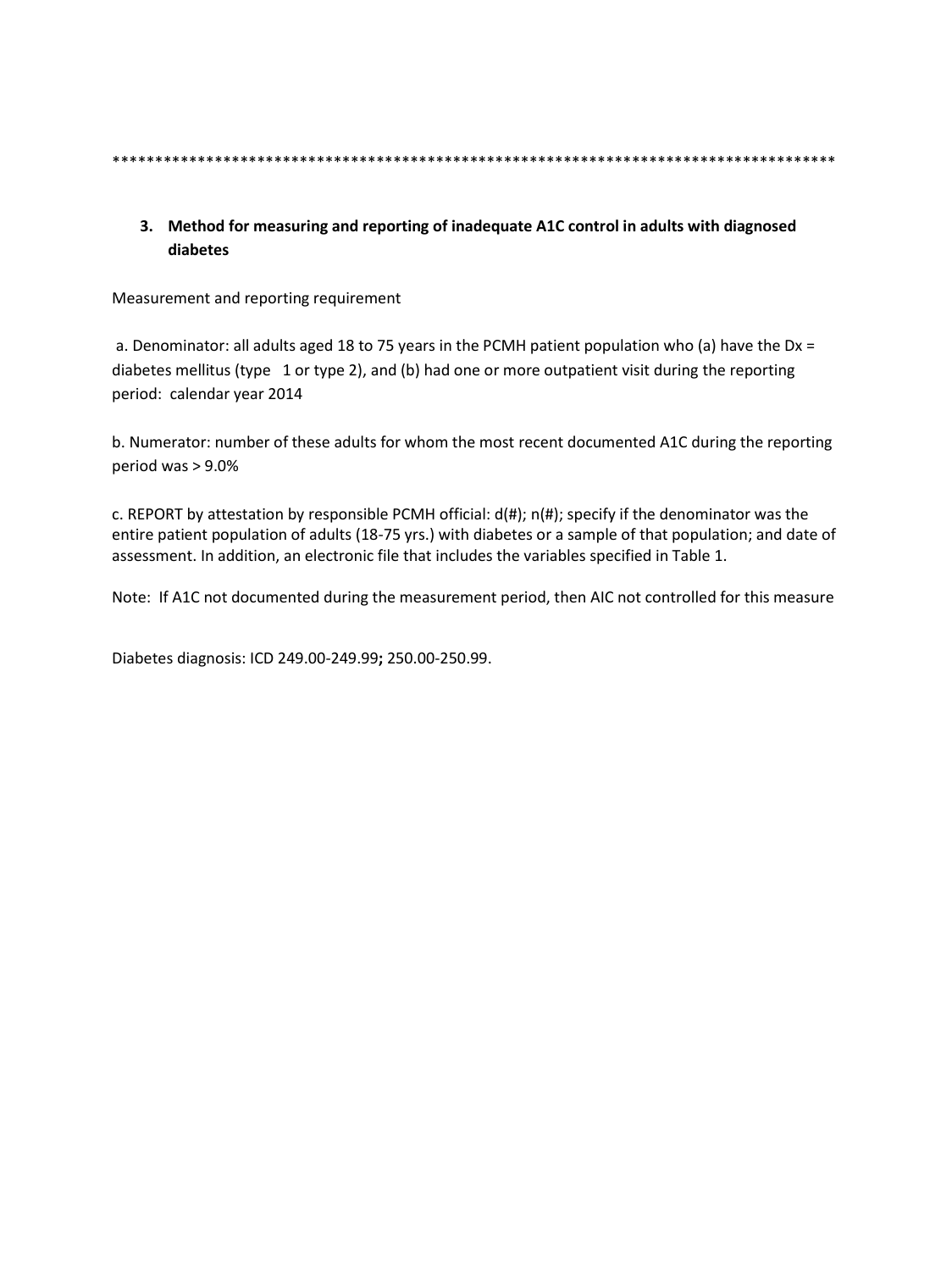#### 4. Method for measuring and reporting of age-appropriate immunization for children who were aged 3 during the reporting period

Measurement and reporting requirement

a. Denominator: all children in the PCMH population whose 3rd birthday occurred from January 1 to December 31, 2014 and who had one or more outpatient visit during calendar year 2014

b. Numerator: number of these children who had received all age-appropriate immunizations at the time of the most recent outpatient visit (see list of immunizations below)

c. REPORT by attestation by responsible PCMH official:  $d(\#)$ ;  $n(\#)$ ; specify if the denominator was the entire patient population of 3 year old children or a sample of that population; and date of assessment. In addition, an electronic file that includes the variables specified in Table 1.

Note: If there is documentation that a child has a medical contraindication for an immunization, data for that child will be excluded from both numerator and denominator.

Immunizations for children aged 3 years:

4 DTAP 3 Polio 1 MMR 3 Hib 3 Hep B 1 Var

4 PCV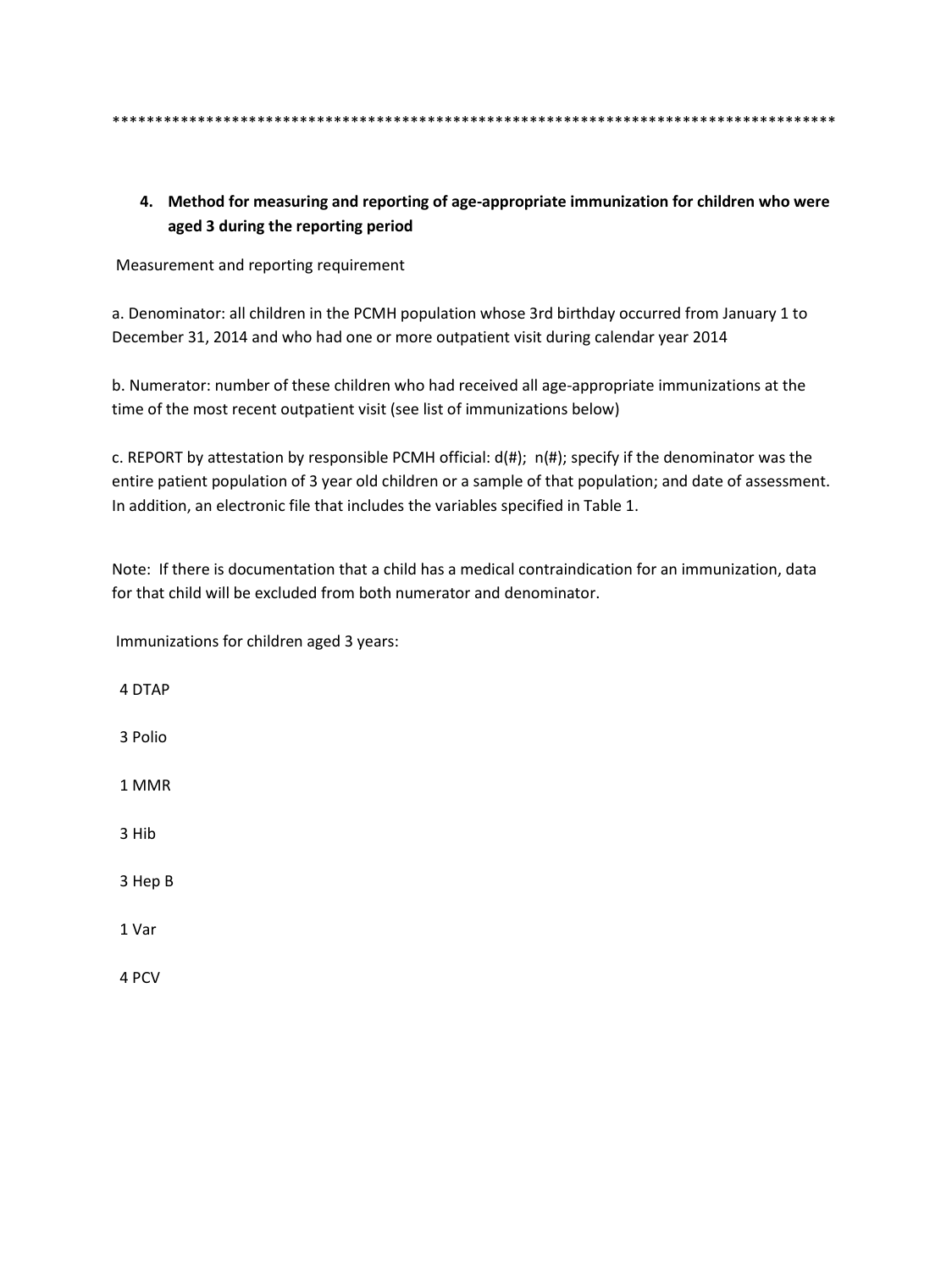Table 1 (12/09/2014 draft): Variables for electronic file required state-specific measures for PCMHs,

| <b>MEASURE</b>                                 | VARIABLE                                       | <b>DESCRIPTION</b>                                                                                                                                      |
|------------------------------------------------|------------------------------------------------|---------------------------------------------------------------------------------------------------------------------------------------------------------|
| Blood pressure control:                        | Sex                                            | M (for male) or F (for female)                                                                                                                          |
| adult with hypertension                        | <b>DOB</b>                                     | $\frac{1}{2}$ $\frac{1}{2}$ $\frac{1}{2}$ $\frac{1}{2}$ (Mo, numeric, 2 digits)<br>(Mo Da Year)<br>(Da, numeric, 2 digits)<br>(Year, numeric, 4 digits) |
|                                                | Date BP Measured                               | (Mo Da Year)                                                                                                                                            |
|                                                | Systolic BP                                    | recorded at most recent oupt visit                                                                                                                      |
|                                                | Diastolic BP                                   | recorded at most recent oupt visit<br>(BP= numeric, 3 digits)                                                                                           |
| Smoking cessation: adults<br>aged 18 and older | Sex                                            | M (for male) or F (for female)                                                                                                                          |
|                                                | <b>DOB</b>                                     | $\frac{1}{2}$ / _ _ _ (Mo, numeric, 2 digits)<br>(Mo Da Year) (Da, numeric, 2 digits)<br>(Year, numeric, 4 digits)                                      |
|                                                | <b>Smoking Status:</b><br>current tobacco user | Y (for Yes, if current tobacco user)<br>N(for No, if not current tobacco user)                                                                          |
|                                                | If tobacco user,                               | Y (for Yes, if counseling provided)                                                                                                                     |
|                                                | <b>Cessation counseling</b>                    | N (for No, if counseling not provided)                                                                                                                  |
|                                                | Date of cessation counseling                   |                                                                                                                                                         |
|                                                |                                                | $1/2$ $-1/2$ $-2$ (Mo, numeric, 2 digits)                                                                                                               |
|                                                |                                                | (Mo Da Year)<br>(Da, numeric, 2 digits)                                                                                                                 |
| A1C control: adults with                       | Sex                                            | (Year, numeric, 4 digits)<br>M (for male) or F (for female)                                                                                             |
| diabetes                                       |                                                |                                                                                                                                                         |
|                                                | <b>DOB</b>                                     | (Mo, numeric, 2 digits)                                                                                                                                 |
|                                                |                                                | (Mo Da Year)<br>(Da, numeric, 2 digits)                                                                                                                 |
|                                                |                                                | (Year, numeric, 4 digits)                                                                                                                               |
|                                                | Date A1C measured                              | (Mo, numeric, 2 digits)<br>(Mo Da Year)<br>(Da, numeric, 2 digits)<br>(Year, numeric, 4 digits)                                                         |
|                                                | A <sub>1</sub> C                               | (numeric, 2 digits followed by decimal followed<br>by/digit)                                                                                            |

Montana 2015